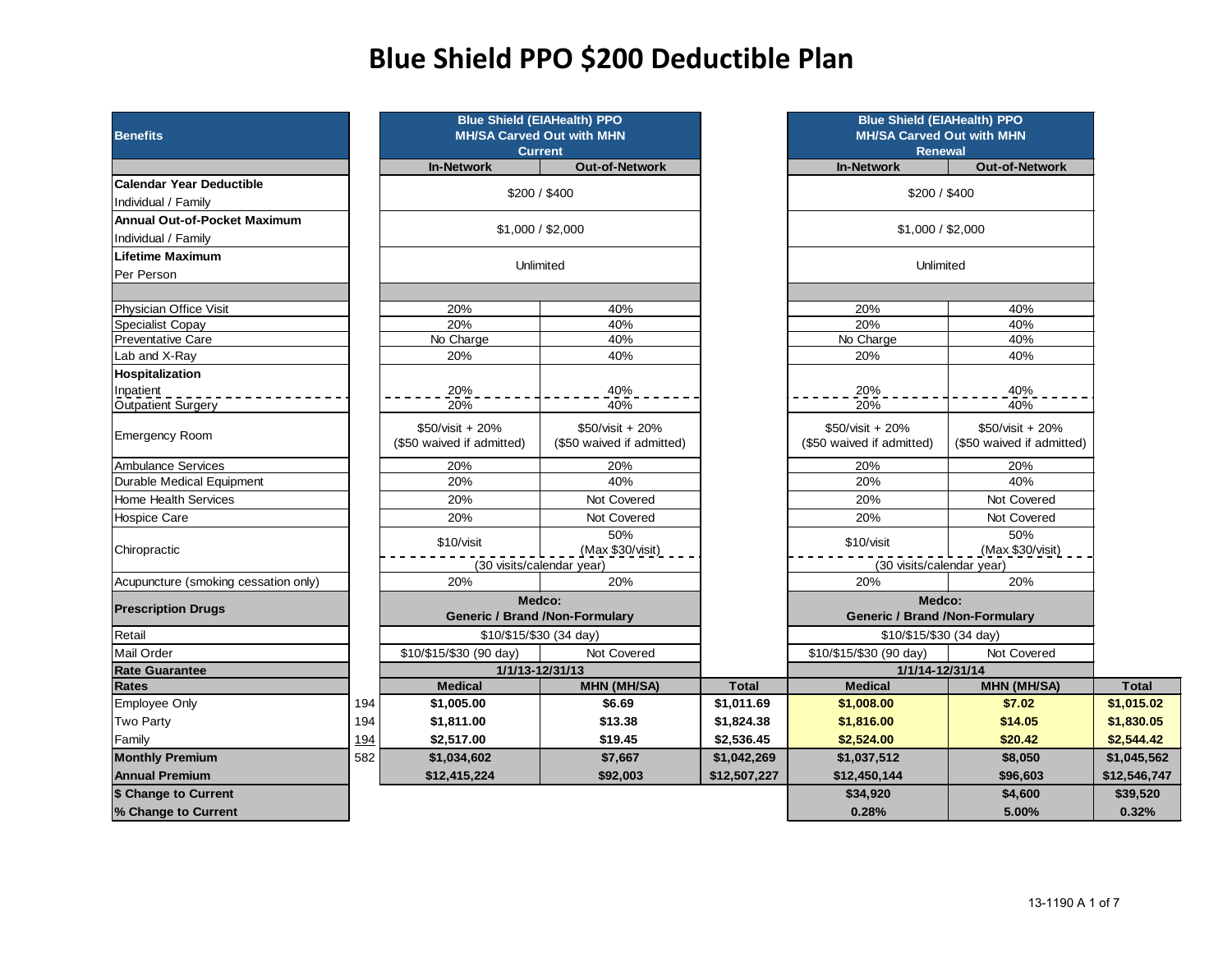# **Blue Shield PPO \$1,250 Account-based Health Plan**

#### **Blue Shield PPO**  Effective Date: 1/1/2014

| $150195$ Date. $1112017$ |  |  |
|--------------------------|--|--|
|                          |  |  |

| <b>Benefits</b>                      |                                               | <b>Blue Shield (EIAHealth) PPO</b><br><b>MH/SA Carved Out with MHN</b><br><b>Renewal</b> |              | <b>Blue Shield (EIAHealth) PPO</b><br><b>MH/SA Carved Out with MHN</b><br><b>ABHP Option</b> |                                          |              |
|--------------------------------------|-----------------------------------------------|------------------------------------------------------------------------------------------|--------------|----------------------------------------------------------------------------------------------|------------------------------------------|--------------|
|                                      | <b>In-Network</b>                             | <b>Out-of-Network</b>                                                                    |              | <b>In-Network</b>                                                                            | <b>Out-of-Network</b>                    |              |
| <b>Calendar Year Deductible</b>      |                                               |                                                                                          |              | Aggregate Deductible                                                                         |                                          |              |
| Individual / Family                  |                                               | \$200 / \$400                                                                            |              | \$1,250/\$2,500                                                                              |                                          |              |
| <b>Annual Out-of-Pocket Maximum</b>  |                                               | \$1,000 / \$2,000                                                                        |              | \$2,500 / \$5,000                                                                            | \$5,000/\$6,000                          |              |
| Individual / Family                  |                                               |                                                                                          |              |                                                                                              |                                          |              |
| Lifetime Maximum                     |                                               | Unlimited                                                                                |              | Unlimited                                                                                    |                                          |              |
| Per Person                           |                                               |                                                                                          |              |                                                                                              |                                          |              |
| Physician Office Visit               | 20%                                           | 40%                                                                                      |              | 30% After Deductible                                                                         | 50% After Deductible                     |              |
| <b>Specialist Copay</b>              | 20%                                           | 40%                                                                                      |              | 30% After Deductible                                                                         | 50% After Deductible                     |              |
| <b>Preventative Care</b>             | No Charge                                     | 40%                                                                                      |              | No Charge                                                                                    | 50% After Deductible                     |              |
| Lab and X-Ray                        | 20%                                           | 40%                                                                                      |              | 20% After Deductible                                                                         | 50% After Deductible                     |              |
| <b>Hospitalization</b>               |                                               |                                                                                          |              |                                                                                              |                                          |              |
| Inpatient                            | 20%                                           | 40%                                                                                      |              | 20% After Deductible                                                                         | 50% After Deductible                     |              |
| <b>Outpatient Surgery</b>            | 20%                                           | 40%                                                                                      |              | 20% After Deductible                                                                         | 50% After Deductible                     |              |
| <b>Emergency Room</b>                | \$50/visit + 20%<br>(\$50 waived if admitted) | \$50/visit + 20%<br>(\$50 waived if admitted)                                            |              | \$50 + 20% After Deductible                                                                  | \$50 + 20% After<br>Deductible           |              |
| Ambulance Services                   | 20%                                           | 20%                                                                                      |              | 20% After Deductible                                                                         | 50% After Deductible                     |              |
| Durable Medical Equipment            | 20%                                           | 40%                                                                                      |              | 20% After Deductible                                                                         | 50% After Deductible                     |              |
| <b>Home Health Services</b>          | 20%                                           | Not Covered                                                                              |              | 20% After Deductible                                                                         | Not Covered                              |              |
| <b>Hospice Care</b>                  | 20%                                           | Not Covered                                                                              |              | 20% After Deductible                                                                         | Not Covered                              |              |
| Chiropractic                         | \$10/visit                                    | 50%<br>(Max \$30/visit)<br>(30 visits/calendar year)                                     |              | \$10/visit After Deductible<br>(30 visits/calendar year)                                     | 50% After Deductible<br>(Max \$30/visit) |              |
| Acupuncture (smoking cessation only) | 20%                                           | 20%                                                                                      |              | 30% After Deductible                                                                         | 50% After Deductible                     |              |
| <b>Prescription Drugs</b>            |                                               | Medco:<br><b>Generic / Brand / Non-Formulary</b>                                         |              | Medco:<br><b>Generic / Brand / Non-Formulary</b>                                             |                                          |              |
| Retail                               |                                               | \$10/\$15/\$30 (34 day)                                                                  |              | \$10/\$15/\$30 After Deductible (34 day)                                                     |                                          |              |
| Mail Order                           | \$10/\$15/\$30 (90 day)                       | Not Covered                                                                              |              | \$10/\$15/\$30 (90 day) After<br>Deductible                                                  | Not Covered                              |              |
| <b>Rate Guarantee</b>                |                                               | 1/1/14-12/31/14                                                                          |              | 1/1/14-12/31/14                                                                              |                                          |              |
| <b>Rates</b>                         | <b>Medical</b>                                | <b>MHN (MH/SA)</b>                                                                       | <b>Total</b> | <b>Medical</b>                                                                               | <b>MHN (MH/SA)</b>                       | <b>Total</b> |
| <b>Employee Only</b>                 | \$1,008.00                                    | \$7.02                                                                                   | \$1,015.02   | \$776.00                                                                                     | \$7.02                                   | \$783.02     |
| Two Party                            | \$1,816.00                                    | \$14.05                                                                                  | \$1,830.05   | \$1,399.00                                                                                   | \$14.05                                  | \$1,413.05   |
| Family                               | \$2,524.00                                    | \$20.42                                                                                  | \$2,544.42   | \$1,944.00                                                                                   | \$20.42                                  | \$1,964.42   |
| <b>Monthly Premium</b>               | \$1,037,512                                   | \$8,049                                                                                  | \$1,045,561  | \$799,086                                                                                    | \$8,049                                  | \$807,135    |
| <b>Annual Premium</b>                | \$12,450,144                                  | \$96,589                                                                                 | \$12,546,733 | \$9,589,032                                                                                  | \$9,685,621                              |              |

| To Replace PPO 1000 Plan                                                                     |                                              |          |  |  |  |  |  |  |  |
|----------------------------------------------------------------------------------------------|----------------------------------------------|----------|--|--|--|--|--|--|--|
| <b>Blue Shield (EIAHealth) PPO</b><br><b>MH/SA Carved Out with MHN</b><br><b>ABHP Option</b> |                                              |          |  |  |  |  |  |  |  |
| <b>In-Network</b>                                                                            | <b>Out-of-Network</b>                        |          |  |  |  |  |  |  |  |
| Aggregate Deductible                                                                         |                                              |          |  |  |  |  |  |  |  |
| \$1,250/\$2,500                                                                              |                                              |          |  |  |  |  |  |  |  |
| \$2,500 / \$5,000                                                                            | \$5,000/\$6,000                              |          |  |  |  |  |  |  |  |
| Unlimited                                                                                    |                                              |          |  |  |  |  |  |  |  |
|                                                                                              |                                              |          |  |  |  |  |  |  |  |
| 30% After Deductible                                                                         | 50% After Deductible                         |          |  |  |  |  |  |  |  |
| 30% After Deductible                                                                         | 50% After Deductible                         |          |  |  |  |  |  |  |  |
| No Charge                                                                                    | 50% After Deductible                         |          |  |  |  |  |  |  |  |
| 20% After Deductible                                                                         | 50% After Deductible                         |          |  |  |  |  |  |  |  |
|                                                                                              |                                              |          |  |  |  |  |  |  |  |
| 20% After Deductible                                                                         | 50% After Deductible                         |          |  |  |  |  |  |  |  |
| 20% After Deductible                                                                         | 50% After Deductible                         |          |  |  |  |  |  |  |  |
|                                                                                              | \$50 + 20% After                             |          |  |  |  |  |  |  |  |
| \$50 + 20% After Deductible                                                                  | Deductible                                   |          |  |  |  |  |  |  |  |
|                                                                                              |                                              |          |  |  |  |  |  |  |  |
| 20% After Deductible<br>20% After Deductible                                                 | 50% After Deductible<br>50% After Deductible |          |  |  |  |  |  |  |  |
|                                                                                              |                                              |          |  |  |  |  |  |  |  |
| 20% After Deductible                                                                         | Not Covered                                  |          |  |  |  |  |  |  |  |
| 20% After Deductible                                                                         | Not Covered                                  |          |  |  |  |  |  |  |  |
| \$10/visit After Deductible                                                                  | 50% After Deductible                         |          |  |  |  |  |  |  |  |
| (30 visits/calendar year)                                                                    | (Max \$30/visit)                             |          |  |  |  |  |  |  |  |
| 30% After Deductible                                                                         | 50% After Deductible                         |          |  |  |  |  |  |  |  |
| Medco:                                                                                       |                                              |          |  |  |  |  |  |  |  |
| <b>Generic / Brand / Non-Formulary</b>                                                       |                                              |          |  |  |  |  |  |  |  |
| \$10/\$15/\$30 After Deductible (34 day)                                                     |                                              |          |  |  |  |  |  |  |  |
| \$10/\$15/\$30 (90 day) After<br>Deductible                                                  | Not Covered                                  |          |  |  |  |  |  |  |  |
| 1/1/14-12/31/14                                                                              |                                              |          |  |  |  |  |  |  |  |
| <b>Medical</b>                                                                               | <b>MHN (MH/SA)</b>                           | Tota     |  |  |  |  |  |  |  |
| \$776.00                                                                                     | \$7.02                                       | \$783.0  |  |  |  |  |  |  |  |
| \$1,399.00                                                                                   | \$14.05                                      | \$1,413. |  |  |  |  |  |  |  |
| \$1,944.00                                                                                   | \$20.42                                      | \$1,964. |  |  |  |  |  |  |  |
| \$799.086                                                                                    | \$8.049                                      | \$807.1  |  |  |  |  |  |  |  |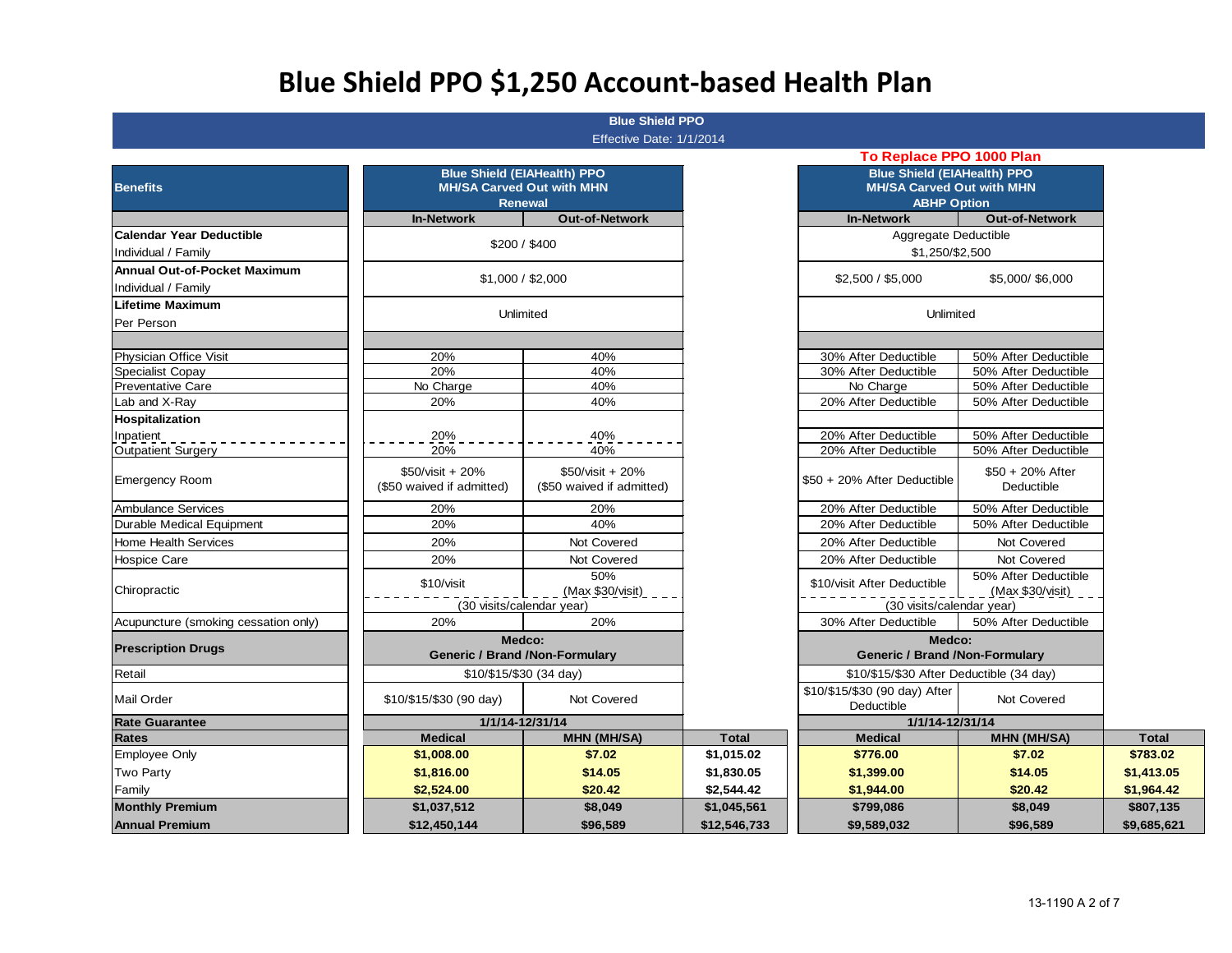#### **Kaiser HMO**

| <b>Benefits</b>                                     |       |                |                                                             |               | <b>Kaiser HMO</b><br><b>Current</b>                     |              | <b>Kaiser HMO</b><br><b>Renewal</b>       |              |                  |                                                         |              |
|-----------------------------------------------------|-------|----------------|-------------------------------------------------------------|---------------|---------------------------------------------------------|--------------|-------------------------------------------|--------------|------------------|---------------------------------------------------------|--------------|
|                                                     |       |                |                                                             |               |                                                         |              |                                           |              |                  |                                                         |              |
| <b>Annual Out-of-Pocket Maximum</b>                 |       |                |                                                             |               |                                                         |              |                                           |              |                  |                                                         |              |
| Individual / Family                                 |       |                |                                                             |               | \$1,500 / \$3,000                                       |              |                                           |              |                  | \$1,500 / \$3,000                                       |              |
| <b>Lifetime Maximum</b>                             |       |                |                                                             |               | Unlimited                                               |              |                                           |              |                  | Unlimited                                               |              |
|                                                     |       |                |                                                             |               |                                                         |              |                                           |              |                  |                                                         |              |
| <b>Hospital</b>                                     |       |                |                                                             |               |                                                         |              |                                           |              |                  |                                                         |              |
| <b>All Inpatient Services</b>                       |       |                |                                                             |               | No Charge                                               |              | No Charge                                 |              |                  |                                                         |              |
| <b>Outpatient Surgery</b>                           |       |                |                                                             |               | \$15/procedure                                          |              | \$15/procedure                            |              |                  |                                                         |              |
| Physician & Specialist Office Visit                 |       |                |                                                             |               | \$15/visit                                              |              |                                           |              |                  | \$15/visit                                              |              |
| <b>Preventative Care</b>                            |       |                |                                                             |               | No Charge                                               |              |                                           |              |                  | No Charge                                               |              |
| Vision Exam (Refraction)                            |       |                |                                                             |               | \$15/visit                                              |              |                                           |              |                  | \$15/visit                                              |              |
| Diagnostic X-Ray and Lab                            |       |                |                                                             |               | No Charge                                               |              |                                           |              |                  | No Charge                                               |              |
| Ambulance Service                                   |       |                |                                                             |               | No Charge                                               |              |                                           |              |                  | No Charge                                               |              |
| Emergency Room (waived if admitted)                 |       |                |                                                             |               | \$15/visit                                              |              |                                           |              |                  | \$15/visit                                              |              |
|                                                     |       |                |                                                             |               |                                                         |              |                                           |              |                  |                                                         |              |
| <b>Mental Health</b>                                |       |                |                                                             |               |                                                         |              |                                           |              |                  |                                                         |              |
| Inpatient                                           |       |                |                                                             |               | No Charge                                               |              | No Charge                                 |              |                  |                                                         |              |
| Outpatient                                          |       |                |                                                             |               | Individual: \$15/visit; Group: \$7/visit                |              | Individual: \$15/visit; Group: \$7/visit  |              |                  |                                                         |              |
| <b>Substance Abuse</b>                              |       |                |                                                             |               |                                                         |              |                                           |              |                  |                                                         |              |
| Inpatient (Detox Only)<br>Outpatient                |       |                |                                                             |               | No Charge<br>Individual: \$15/visit; Group: \$5/visit   |              |                                           |              |                  | No Charge<br>Individual: \$15/visit; Group: \$5/visit   |              |
|                                                     |       |                |                                                             |               |                                                         |              |                                           |              |                  |                                                         |              |
| <b>Durable Medical Equipment</b>                    |       |                |                                                             |               | No Charge                                               |              |                                           |              |                  | No Charge                                               |              |
| <b>Hearing Aid</b>                                  |       |                |                                                             |               | \$2,500 Allowance per aid every 36 Months               |              | \$2,500 Allowance per aid every 36 Months |              |                  |                                                         |              |
| <b>Skilled Nursing Facility Care</b>                |       |                |                                                             |               | No Charge (100 days/benefit period)                     |              | No Charge (100 days/benefit period)       |              |                  |                                                         |              |
| Speech/Physical/Occupational Therapy                |       |                |                                                             |               | \$15/visit                                              |              | \$15/visit                                |              |                  |                                                         |              |
| Hospice                                             |       |                |                                                             |               | No Charge                                               |              |                                           |              |                  | No Charge                                               |              |
| Acupuncture                                         |       |                |                                                             |               | Not Covered                                             |              |                                           |              |                  | Not Covered                                             |              |
| Chiropractic                                        |       |                |                                                             |               | \$10/visit (30 visits/calendar year)                    |              |                                           |              |                  | \$10/visit (30 visits/calendar year)                    |              |
| <b>Vision Benefit</b>                               |       |                |                                                             |               |                                                         |              |                                           |              |                  |                                                         |              |
| Eye Exam (Refraction Only)                          |       |                |                                                             |               | \$15/visit                                              |              |                                           |              |                  | \$15/visit                                              |              |
| Evewear                                             |       |                |                                                             |               | \$175 Allowance every 24 Months                         |              |                                           |              |                  | \$175 Allowance every 24 Months                         |              |
| <b>Prescription Drug</b><br>Retail (100-Day Supply) |       |                |                                                             |               | <b>Generic / Brand / Non-Formulary</b><br>\$10/\$10/N/A |              |                                           |              |                  | <b>Generic / Brand / Non-Formulary</b><br>\$10/\$10/N/A |              |
| Mail Order Program (100-Day Supply)                 |       |                |                                                             |               | \$10/\$10/N/A                                           |              |                                           |              |                  | \$10/\$10/N/A                                           |              |
| <b>Rate Guarantee</b>                               |       |                |                                                             |               | 1/1/12-1/1/13                                           |              |                                           |              |                  | 1/1/13-1/1/14                                           |              |
| <b>Rates</b>                                        | Total | <b>Medical</b> | <b>Chiro</b>                                                | <b>Vision</b> | <b>Total</b>                                            | <b>Total</b> | <b>Medical</b>                            | <b>Chiro</b> | <b>Vision</b>    | <b>Total</b>                                            | <b>Total</b> |
|                                                     |       |                |                                                             |               | without Vision                                          | with Vision  |                                           |              |                  | without Vision                                          | with Vision  |
| <b>Employee Only</b>                                | 210   | \$640.83       | \$1.80                                                      | \$6.14        | \$642.63                                                | \$648.77     | \$647.33                                  | \$1.80       | \$6.14           | \$649.13                                                | \$655.27     |
| Two Party                                           | 146   |                | \$1,281.66<br>\$3.60<br>\$1,297.54<br>\$12.28<br>\$1,285.26 |               |                                                         |              |                                           | \$1,294.65   | $$3.60$ $$12.28$ | \$1,298.25                                              | \$1,310.53   |
| Family                                              | 168   | \$1,813.55     | \$5.09                                                      | \$17.37       | \$1,818.64                                              | \$1,836.01   | \$1,831.93                                |              | $$5.09$ \$17.38  | \$1,837.02                                              | \$1,854.40   |
| <b>Monthly Premium</b>                              | 524   |                |                                                             |               | \$628,132                                               | \$634,132    |                                           |              |                  | \$634,481                                               | \$640,483    |
| <b>Annual Premium</b>                               |       |                |                                                             |               | \$7,537,581                                             | \$7,609,587  |                                           |              |                  | \$7,613,774                                             | \$7,685,799  |
| \$ Change to Current                                |       |                |                                                             |               |                                                         |              |                                           |              |                  | \$76,193                                                | \$76,213     |
| % Change to Current                                 |       |                |                                                             |               |                                                         |              |                                           |              |                  | 1.01%                                                   | 1.00%        |

Enrollment as of 6/30/2012

Note: This summary is for informational purpose only. It does not amend, extend, or alter the current policy in any way. In the event information in this summary differs from the Plan Document, the Plan Document will preva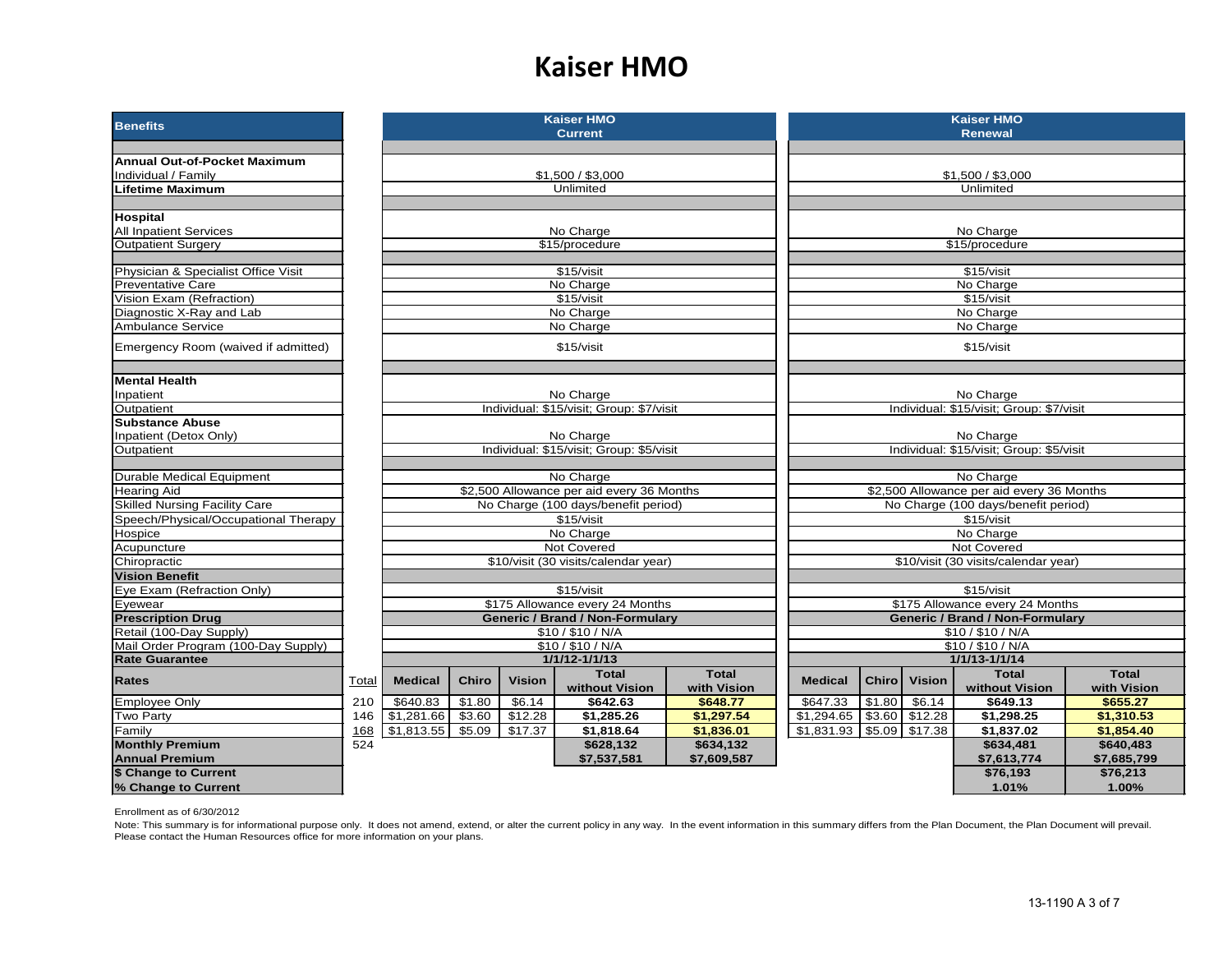## **Kaiser Senior Advantage**

| <b>Benefits</b>                           |                 |                                                      | <b>Kaiser HMO</b><br><b>Current</b>     |  |                     |                                            |                                           | <b>Kaiser HMO</b><br><b>Renewal</b>    |        |                  |                                   |
|-------------------------------------------|-----------------|------------------------------------------------------|-----------------------------------------|--|---------------------|--------------------------------------------|-------------------------------------------|----------------------------------------|--------|------------------|-----------------------------------|
| <b>Annual Out-of-Pocket Maximum</b>       |                 |                                                      |                                         |  |                     |                                            |                                           |                                        |        |                  |                                   |
| Individual / Family                       |                 |                                                      | \$1,500 / \$3,000                       |  |                     |                                            |                                           | \$1,500 / \$3,000                      |        |                  |                                   |
| <b>Lifetime Maximum</b>                   |                 |                                                      | Unlimited                               |  |                     |                                            |                                           | Unlimited                              |        |                  |                                   |
| <b>Hospital</b>                           |                 |                                                      |                                         |  |                     |                                            |                                           |                                        |        |                  |                                   |
| <b>All Inpatient Services</b>             |                 |                                                      | No Charge                               |  |                     |                                            | No Charge                                 |                                        |        |                  |                                   |
| Outpatient Surgery                        |                 |                                                      | \$5/procedure                           |  |                     |                                            |                                           | \$5/procedure                          |        |                  |                                   |
| Physician & Specialist Office Visit       |                 |                                                      | \$5/visit                               |  |                     |                                            |                                           | \$5/visit                              |        |                  |                                   |
| <b>Preventative Care</b>                  |                 |                                                      | No Charge                               |  |                     |                                            |                                           | No Charge                              |        |                  |                                   |
| Vision Exam (Refraction)                  |                 |                                                      | \$5/visit                               |  |                     |                                            |                                           | \$5/visit                              |        |                  |                                   |
| Diagnostic X-Ray and Lab                  |                 |                                                      | No Charge                               |  |                     |                                            |                                           | No Charge                              |        |                  |                                   |
| Ambulance Service                         |                 |                                                      | No Charge                               |  |                     |                                            |                                           | No Charge                              |        |                  |                                   |
| Emergency Room (waived if admitted)       |                 |                                                      | \$5/visit                               |  |                     |                                            |                                           | \$5/visit                              |        |                  |                                   |
| <b>Mental Health</b>                      |                 |                                                      |                                         |  |                     |                                            |                                           |                                        |        |                  |                                   |
| Inpatient                                 |                 |                                                      | No Charge                               |  |                     |                                            |                                           | No Charge                              |        |                  |                                   |
| Outpatient                                |                 |                                                      | Individual: \$5/visit; Group: \$2/visit |  |                     |                                            | Individual: \$5/visit; Group: \$2/visit   |                                        |        |                  |                                   |
| <b>Substance Abuse</b>                    |                 |                                                      |                                         |  |                     |                                            |                                           |                                        |        |                  |                                   |
| Inpatient (Detox Only)                    |                 |                                                      | No Charge                               |  |                     |                                            |                                           | No Charge                              |        |                  |                                   |
| Outpatient                                |                 | Individual: \$5/visit; Group: \$2/visit              |                                         |  |                     |                                            | Individual: \$5/visit; Group: \$2/visit   |                                        |        |                  |                                   |
| <b>Durable Medical Equipment</b>          |                 |                                                      | No Charge                               |  |                     |                                            |                                           | No Charge                              |        |                  |                                   |
| <b>Hearing Aid</b>                        |                 | \$2,500 Allowance per aid every 36 Months            |                                         |  |                     |                                            | \$2,500 Allowance per aid every 36 Months |                                        |        |                  |                                   |
| <b>Skilled Nursing Facility Care</b>      |                 |                                                      | No Charge (100 days/benefit period)     |  |                     |                                            | No Charge (100 days/benefit period)       |                                        |        |                  |                                   |
| Speech/Physical/Occupational Therapy      |                 |                                                      | \$5/visit                               |  |                     |                                            | \$5/visit                                 |                                        |        |                  |                                   |
| Hospice (Members without Medicare Part A) |                 |                                                      | No Charge                               |  |                     |                                            | No Charge                                 |                                        |        |                  |                                   |
| Acupuncture                               |                 |                                                      | Not Covered                             |  |                     |                                            | No Charge                                 |                                        |        |                  |                                   |
| Chiropractic                              |                 |                                                      | \$10/visit (30 visits/calendar year)    |  |                     |                                            |                                           | \$10/visit (30 visits/calendar year)   |        |                  |                                   |
| <b>Vision Benefit</b>                     |                 |                                                      |                                         |  |                     |                                            |                                           |                                        |        |                  |                                   |
| Eye Exam (Refraction Only)                |                 |                                                      | \$5/visit                               |  |                     |                                            |                                           | \$5/visit                              |        |                  |                                   |
| Eyewear                                   |                 |                                                      | \$175 Allowance every 24 Months         |  |                     |                                            |                                           | \$175 Allowance every 24 Months        |        |                  |                                   |
| <b>Prescription Drug</b>                  |                 |                                                      | <b>Generic / Brand / Non-Formulary</b>  |  |                     |                                            |                                           | <b>Generic / Brand / Non-Formulary</b> |        |                  |                                   |
| Retail (100-day supply)                   |                 |                                                      | \$10/\$10/N/A                           |  |                     |                                            |                                           | \$10/\$10/ N/A                         |        |                  |                                   |
| Mail Order Program (100-day supply)       |                 |                                                      | \$10/\$10/N/A                           |  |                     |                                            |                                           | \$10 / \$10 / N/A                      |        |                  |                                   |
| <b>Rate Guarantee</b>                     |                 |                                                      | 1/1/12-1/1/13                           |  |                     |                                            |                                           | 1/1/13-1/1/14                          |        |                  |                                   |
| <b>Rates</b>                              |                 | <b>Medical + Vision</b>                              | <b>Vision</b>                           |  | <b>Chiro Dental</b> | <b>Total</b><br>with Dental<br>with Vision | <b>Medical + Vision</b>                   | Vision                                 | Chiro  | <b>Dental</b>    | Total<br>with Denta<br>with Visio |
| $\overline{\text{Sub}}$ (M)               | 61              | \$390.48                                             | \$1.77                                  |  | $$1.80$ $$17.69$    | \$409.97                                   | \$407.65                                  | \$1.83                                 | \$1.80 | \$18.16          | \$429.44                          |
| Sub (M)+Spouse (M)                        | 11              | \$780.96                                             | \$3.54                                  |  | $$3.60$ $$35.38$    | \$819.94                                   | \$815.30                                  | \$3.66                                 | \$3.60 | \$36.32          | \$858.88                          |
| Sub (M)+Spouse (Non-M)                    | 4               | \$1,037.45<br>\$3.60 \$17.69<br>\$7.91<br>\$1,058.74 |                                         |  |                     |                                            | \$1,054.97                                | \$8.18                                 |        | $$3.60$ $$18.16$ | \$1,084.91                        |
| Sub (Non-M)+Spouse (M)                    | $\underline{7}$ | \$1,037.45                                           | \$7.91                                  |  | $$3.60$ $$17.69$    | \$1,058.74                                 | \$1,054.98                                | \$8.18                                 |        | $$3.60$ $$18.16$ | \$1,084.92                        |
| <b>Monthly Premium</b>                    | $\overline{83}$ |                                                      |                                         |  |                     | \$45,674                                   |                                           |                                        |        |                  | \$47,578                          |
| Annual Premium                            |                 |                                                      |                                         |  |                     | \$548.084                                  |                                           |                                        |        |                  | \$570,931                         |
| \$ Change to Current                      |                 |                                                      |                                         |  |                     |                                            |                                           |                                        |        |                  | \$22,847                          |
| % Change to Current                       |                 |                                                      |                                         |  |                     |                                            |                                           |                                        |        |                  | 4.17%                             |

|                                                      | Kaiser HMO                                   |        |                |              |  |  |  |  |  |
|------------------------------------------------------|----------------------------------------------|--------|----------------|--------------|--|--|--|--|--|
|                                                      | <b>Current</b>                               |        |                |              |  |  |  |  |  |
|                                                      |                                              |        |                |              |  |  |  |  |  |
|                                                      |                                              |        |                |              |  |  |  |  |  |
|                                                      | \$1,500 / \$3,000                            |        |                |              |  |  |  |  |  |
|                                                      | Unlimited                                    |        |                |              |  |  |  |  |  |
|                                                      |                                              |        |                |              |  |  |  |  |  |
|                                                      | No Charge                                    |        |                |              |  |  |  |  |  |
|                                                      | \$5/procedure                                |        |                |              |  |  |  |  |  |
|                                                      |                                              |        |                |              |  |  |  |  |  |
|                                                      | \$5/visit                                    |        |                |              |  |  |  |  |  |
|                                                      | No Charge                                    |        |                |              |  |  |  |  |  |
|                                                      | $$5$ /visit                                  |        |                |              |  |  |  |  |  |
|                                                      | No Charge                                    |        |                |              |  |  |  |  |  |
|                                                      | No Charge<br>\$5/visit                       |        |                |              |  |  |  |  |  |
|                                                      |                                              |        |                |              |  |  |  |  |  |
|                                                      |                                              |        |                |              |  |  |  |  |  |
|                                                      | No Charge                                    |        |                |              |  |  |  |  |  |
|                                                      | Individual: \$5/visit; Group: \$2/visit      |        |                |              |  |  |  |  |  |
|                                                      |                                              |        |                |              |  |  |  |  |  |
| No Charge<br>Individual: \$5/visit; Group: \$2/visit |                                              |        |                |              |  |  |  |  |  |
|                                                      |                                              |        |                |              |  |  |  |  |  |
|                                                      | No Charge                                    |        |                |              |  |  |  |  |  |
| \$2,500 Allowance per aid every 36 Months            |                                              |        |                |              |  |  |  |  |  |
|                                                      | No Charge (100 days/benefit period)          |        |                |              |  |  |  |  |  |
|                                                      | \$5/visit                                    |        |                |              |  |  |  |  |  |
|                                                      | No Charge                                    |        |                |              |  |  |  |  |  |
|                                                      | Not Covered                                  |        |                |              |  |  |  |  |  |
|                                                      | \$10/visit (30 visits/calendar year)         |        |                |              |  |  |  |  |  |
|                                                      |                                              |        |                |              |  |  |  |  |  |
|                                                      | \$5/visit<br>\$175 Allowance every 24 Months |        |                |              |  |  |  |  |  |
|                                                      | Generic / Brand / Non-Formulary              |        |                |              |  |  |  |  |  |
|                                                      | \$10/\$10/N/A                                |        |                |              |  |  |  |  |  |
|                                                      | \$10/\$10/N/A                                |        |                |              |  |  |  |  |  |
|                                                      | 1/1/12-1/1/13                                |        |                |              |  |  |  |  |  |
|                                                      |                                              |        |                | <b>Total</b> |  |  |  |  |  |
| <b>Medical + Vision</b>                              | Vision                                       |        | Chiro   Dental | with Dental  |  |  |  |  |  |
|                                                      |                                              |        |                | with Vision  |  |  |  |  |  |
| \$390.48                                             | \$1.77                                       | \$1.80 | \$17.69        | \$409.97     |  |  |  |  |  |
| \$780.96                                             | \$3.54                                       | \$3.60 | \$35.38        | \$819.94     |  |  |  |  |  |
| \$1,037.45                                           | \$7.91                                       | \$3.60 | \$17.69        | \$1,058.74   |  |  |  |  |  |
| \$1,037.45                                           | \$7.91                                       | \$3.60 | \$17.69        | \$1,058.74   |  |  |  |  |  |
|                                                      |                                              |        |                | \$45,674     |  |  |  |  |  |
|                                                      |                                              |        |                | \$548,084    |  |  |  |  |  |

| <b>Benefits</b>                           |    |                                                                                                                    | <b>Kaiser HMO</b><br><b>Current</b>     |  |                       |                                            | <b>Kaiser HMO</b><br><b>Renewal</b>       |                                         |              |                  |                                            |
|-------------------------------------------|----|--------------------------------------------------------------------------------------------------------------------|-----------------------------------------|--|-----------------------|--------------------------------------------|-------------------------------------------|-----------------------------------------|--------------|------------------|--------------------------------------------|
|                                           |    |                                                                                                                    |                                         |  |                       |                                            |                                           |                                         |              |                  |                                            |
| Annual Out-of-Pocket Maximum              |    |                                                                                                                    |                                         |  |                       |                                            |                                           |                                         |              |                  |                                            |
| Individual / Family                       |    |                                                                                                                    |                                         |  |                       |                                            |                                           | \$1,500 / \$3,000                       |              |                  |                                            |
| Lifetime Maximum                          |    |                                                                                                                    | \$1,500 / \$3,000<br>Unlimited          |  |                       |                                            |                                           | Unlimited                               |              |                  |                                            |
|                                           |    |                                                                                                                    |                                         |  |                       |                                            |                                           |                                         |              |                  |                                            |
| Hospital                                  |    |                                                                                                                    |                                         |  |                       |                                            |                                           |                                         |              |                  |                                            |
| <b>All Inpatient Services</b>             |    |                                                                                                                    | No Charge                               |  |                       |                                            |                                           | No Charge                               |              |                  |                                            |
| <b>Outpatient Surgery</b>                 |    |                                                                                                                    | \$5/procedure                           |  |                       |                                            |                                           | \$5/procedure                           |              |                  |                                            |
|                                           |    |                                                                                                                    |                                         |  |                       |                                            |                                           |                                         |              |                  |                                            |
| Physician & Specialist Office Visit       |    |                                                                                                                    | \$5/visit                               |  |                       |                                            |                                           | \$5/visit                               |              |                  |                                            |
| <b>Preventative Care</b>                  |    |                                                                                                                    | No Charge                               |  |                       |                                            |                                           | No Charge                               |              |                  |                                            |
| Vision Exam (Refraction)                  |    |                                                                                                                    | \$5/visit                               |  |                       |                                            |                                           | \$5/visit                               |              |                  |                                            |
| Diagnostic X-Ray and Lab                  |    |                                                                                                                    | No Charge                               |  |                       |                                            |                                           | No Charge                               |              |                  |                                            |
| Ambulance Service                         |    |                                                                                                                    | No Charge                               |  |                       |                                            |                                           | No Charge                               |              |                  |                                            |
| Emergency Room (waived if admitted)       |    |                                                                                                                    | \$5/visit<br>\$5/visit                  |  |                       |                                            |                                           |                                         |              |                  |                                            |
|                                           |    |                                                                                                                    |                                         |  |                       |                                            |                                           |                                         |              |                  |                                            |
| <b>Mental Health</b>                      |    |                                                                                                                    |                                         |  |                       |                                            |                                           |                                         |              |                  |                                            |
| Inpatient                                 |    |                                                                                                                    | No Charge                               |  |                       |                                            |                                           | No Charge                               |              |                  |                                            |
| Outpatient                                |    |                                                                                                                    | Individual: \$5/visit; Group: \$2/visit |  |                       |                                            |                                           | Individual: \$5/visit; Group: \$2/visit |              |                  |                                            |
| <b>Substance Abuse</b>                    |    |                                                                                                                    |                                         |  |                       |                                            |                                           |                                         |              |                  |                                            |
| Inpatient (Detox Only)                    |    |                                                                                                                    | No Charge                               |  |                       |                                            |                                           | No Charge                               |              |                  |                                            |
| Outpatient                                |    |                                                                                                                    | Individual: \$5/visit; Group: \$2/visit |  |                       |                                            |                                           | Individual: \$5/visit; Group: \$2/visit |              |                  |                                            |
|                                           |    |                                                                                                                    |                                         |  |                       |                                            |                                           |                                         |              |                  |                                            |
| <b>Durable Medical Equipment</b>          |    |                                                                                                                    | No Charge                               |  |                       |                                            | No Charge                                 |                                         |              |                  |                                            |
| Hearing Aid                               |    | \$2,500 Allowance per aid every 36 Months                                                                          |                                         |  |                       |                                            | \$2,500 Allowance per aid every 36 Months |                                         |              |                  |                                            |
| <b>Skilled Nursing Facility Care</b>      |    |                                                                                                                    | No Charge (100 days/benefit period)     |  |                       |                                            | No Charge (100 days/benefit period)       |                                         |              |                  |                                            |
| Speech/Physical/Occupational Therapy      |    |                                                                                                                    | \$5/visit                               |  |                       |                                            |                                           | \$5/visit                               |              |                  |                                            |
| Hospice (Members without Medicare Part A) |    |                                                                                                                    | No Charge                               |  |                       |                                            |                                           | No Charge                               |              |                  |                                            |
| Acupuncture                               |    |                                                                                                                    | Not Covered                             |  |                       |                                            |                                           | No Charge                               |              |                  |                                            |
| Chiropractic                              |    |                                                                                                                    | \$10/visit (30 visits/calendar year)    |  |                       |                                            |                                           | \$10/visit (30 visits/calendar year)    |              |                  |                                            |
| <b>Vision Benefit</b>                     |    |                                                                                                                    |                                         |  |                       |                                            |                                           |                                         |              |                  |                                            |
| Eye Exam (Refraction Only)                |    |                                                                                                                    | \$5/visit                               |  |                       |                                            |                                           | \$5/visit                               |              |                  |                                            |
| Eyewear                                   |    |                                                                                                                    | \$175 Allowance every 24 Months         |  |                       |                                            |                                           | \$175 Allowance every 24 Months         |              |                  |                                            |
| <b>Prescription Drug</b>                  |    |                                                                                                                    | Generic / Brand / Non-Formulary         |  |                       |                                            |                                           | <b>Generic / Brand / Non-Formulary</b>  |              |                  |                                            |
| Retail (100-day supply)                   |    |                                                                                                                    | \$10/\$10/N/A                           |  |                       |                                            |                                           | \$10/\$10/N/A                           |              |                  |                                            |
| Mail Order Program (100-day supply)       |    |                                                                                                                    | \$10/\$10/N/A                           |  |                       |                                            |                                           | \$10/\$10/N/A                           |              |                  |                                            |
| <b>Rate Guarantee</b>                     |    |                                                                                                                    | 1/1/12-1/1/13                           |  |                       |                                            |                                           | 1/1/13-1/1/14                           |              |                  |                                            |
| <b>Rates</b>                              |    | <b>Medical + Vision</b>                                                                                            | Vision                                  |  | <b>Chiro   Dental</b> | <b>Total</b><br>with Dental<br>with Vision | <b>Medical + Vision</b>                   | <b>Vision</b>                           | <b>Chiro</b> | <b>Dental</b>    | <b>Total</b><br>with Dental<br>with Vision |
| Sub (M)                                   | 61 | \$390.48                                                                                                           | \$1.77                                  |  | $$1.80$ $$17.69$      | \$409.97                                   | \$407.65                                  | \$1.83                                  |              | $$1.80$ $$18.16$ | \$429.44                                   |
| Sub (M)+Spouse (M)                        | 11 | \$780.96                                                                                                           | \$3.54                                  |  | $$3.60$ $$35.38$      | \$819.94                                   | \$815.30                                  | \$3.66                                  |              | $$3.60$ $$36.32$ | \$858.88                                   |
| Sub (M)+Spouse (Non-M)                    | 4  | $$3.60$ \$17.69<br>\$1,037.45<br>\$7.91<br>\$1,058.74<br>\$1,054.97<br>\$8.18                                      |                                         |  |                       |                                            | $$3.60$ $$18.16$                          | \$1,084.91                              |              |                  |                                            |
| Sub (Non-M)+Spouse (M)                    |    | $\overline{1}$<br>\$3.60 \$17.69<br>$$3.60$ $$18.16$<br>\$1,037.45<br>\$7.91<br>\$1,058.74<br>\$1,054.98<br>\$8.18 |                                         |  |                       |                                            |                                           |                                         |              | \$1,084.92       |                                            |
| <b>Monthly Premium</b>                    | 83 | \$45,674                                                                                                           |                                         |  |                       |                                            |                                           |                                         |              | \$47,578         |                                            |
| <b>Annual Premium</b>                     |    |                                                                                                                    |                                         |  |                       | \$548,084                                  |                                           |                                         |              |                  | \$570,931                                  |
| \$ Change to Current                      |    |                                                                                                                    |                                         |  |                       |                                            |                                           |                                         |              |                  | \$22,847                                   |
| % Change to Current                       |    |                                                                                                                    |                                         |  |                       |                                            |                                           |                                         |              |                  | 4.17%                                      |

Enrollment as of 6/30/2012

Note: This summary is for informational purpose only. It does not amend, extend, or alter the current policy in any way. In the event information in this summary differs from the Plan Document, the Plan Document will preva Resources office for more information on your plans.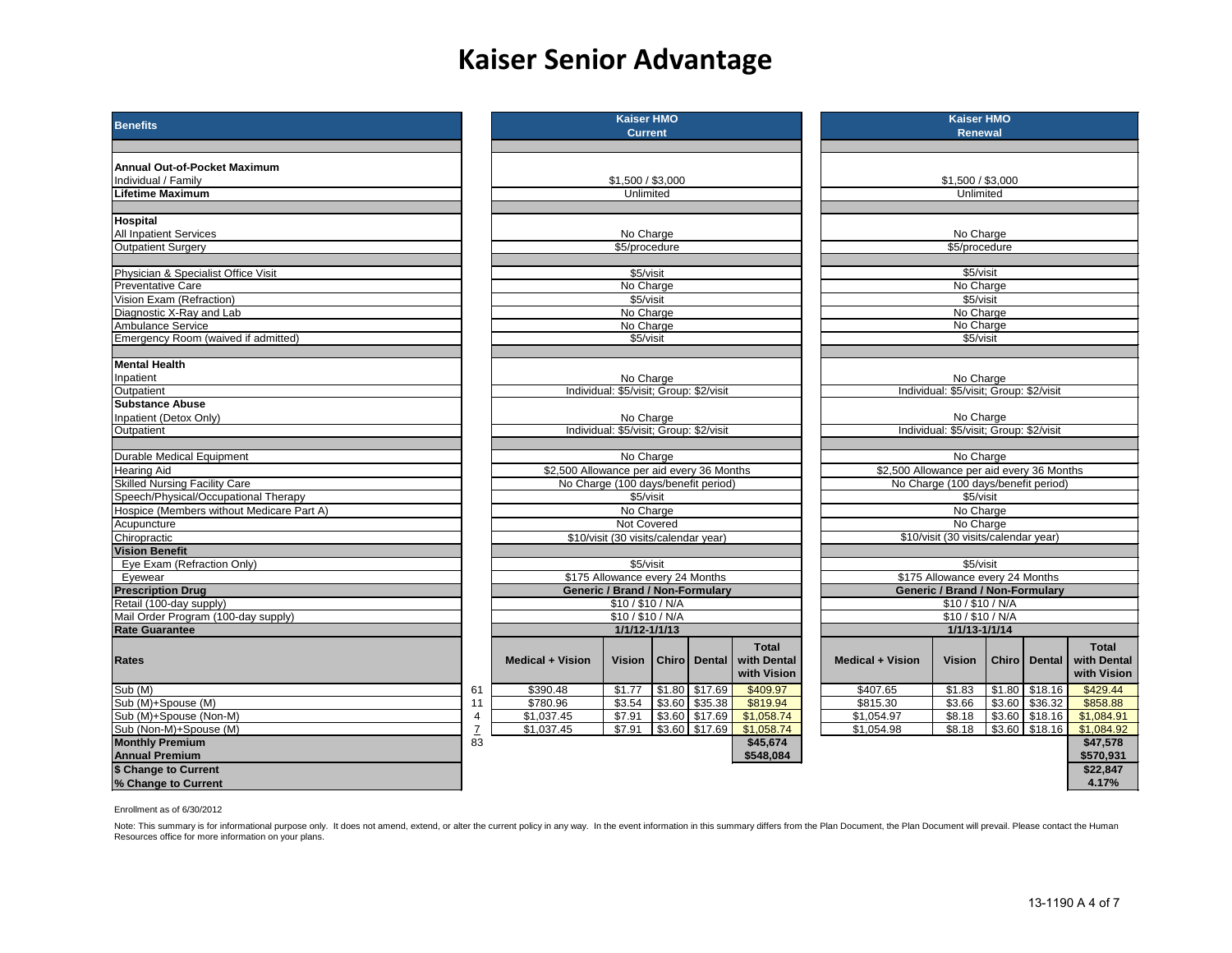#### **United Healthcare HMO**

| <b>Benefits</b>                            |                           | UnitedHealthcare/Pacificare HMO       |               |                |                                                                                | UnitedHealthcare/Pacificare HMO | UnitedHealthcare/Pacificare HMO |                   |                                       |                             |                 |
|--------------------------------------------|---------------------------|---------------------------------------|---------------|----------------|--------------------------------------------------------------------------------|---------------------------------|---------------------------------|-------------------|---------------------------------------|-----------------------------|-----------------|
|                                            |                           | <b>Current</b>                        |               |                |                                                                                | Renewal                         |                                 |                   |                                       | Alternate w/ ER Copay \$125 |                 |
|                                            |                           | In Network                            |               |                | In Network                                                                     |                                 |                                 |                   | In Network                            |                             |                 |
| Annual Out-of-Pocket Maximum               |                           |                                       |               |                |                                                                                |                                 |                                 |                   |                                       |                             |                 |
| Individual / Family                        |                           | \$2,000 / \$6,000                     |               |                | \$2,000 / \$6,000                                                              |                                 |                                 |                   | \$2,000 / \$6,000                     |                             |                 |
| Lifetime Maximum                           |                           | Unlimited                             |               |                | Unlimited                                                                      |                                 |                                 |                   | Unlimited                             |                             |                 |
|                                            |                           |                                       |               |                |                                                                                |                                 |                                 |                   |                                       |                             |                 |
| Hospital                                   |                           |                                       |               |                |                                                                                |                                 |                                 |                   |                                       |                             |                 |
| <b>All Inpatient Services</b>              |                           | No Charge                             |               |                | No Charge                                                                      |                                 |                                 |                   | No Charge                             |                             |                 |
| Outpatient Surgery                         | No Charge                 |                                       |               | No Charge      |                                                                                |                                 |                                 | No Charge         |                                       |                             |                 |
|                                            |                           |                                       |               |                |                                                                                |                                 |                                 |                   |                                       |                             |                 |
| Physician & Specialist Office Visit        |                           | \$15/visit                            |               |                | \$15/visit                                                                     |                                 |                                 |                   | \$15/visit                            |                             |                 |
| <b>Preventative Care</b>                   |                           | No Charge                             |               |                | No Charge                                                                      |                                 |                                 |                   | No Charge                             |                             |                 |
| Vision Exam (Refraction)                   |                           | \$15/visit                            |               |                | \$15/visit                                                                     |                                 |                                 |                   | \$15/visit                            |                             |                 |
| Diagnostic X-Ray and Lab                   |                           | No Charge                             |               |                | No Charge                                                                      |                                 |                                 |                   | No Charge                             |                             |                 |
| Ambulance Service                          |                           | No Charge                             |               |                | No Charge                                                                      |                                 |                                 |                   | No Charge                             |                             |                 |
| Emergency Room (waived if admitted)        |                           | \$50/visit                            |               |                | \$50/visit                                                                     |                                 |                                 |                   | \$125/visit                           |                             |                 |
|                                            |                           |                                       |               |                |                                                                                |                                 |                                 |                   |                                       |                             |                 |
| <b>Mental Health</b>                       |                           |                                       |               |                |                                                                                |                                 |                                 |                   |                                       |                             |                 |
| Inpatient                                  |                           | No Charge                             |               |                | No Charge                                                                      |                                 |                                 |                   | No Charge                             |                             |                 |
| Outpatient                                 |                           | \$15/visit                            |               |                | \$15/visit                                                                     |                                 |                                 |                   | \$15/visit                            |                             |                 |
| <b>Substance Abuse</b>                     |                           |                                       |               |                |                                                                                |                                 |                                 |                   |                                       |                             |                 |
| Inpatient (Detox Only)                     |                           | No Charge                             |               |                | No Charge                                                                      |                                 |                                 | No Charge         |                                       |                             |                 |
| Outpatient                                 |                           | No Charge                             |               |                | No Charge                                                                      |                                 |                                 | No Charge         |                                       |                             |                 |
|                                            |                           |                                       |               |                |                                                                                |                                 |                                 |                   |                                       |                             |                 |
| Infertility                                |                           | 50% (Lifetime Maximum)                |               |                | 50% (Lifetime Maximum)                                                         |                                 |                                 |                   | 50% (Lifetime Maximum)                |                             |                 |
| Durable Medical Equipment                  |                           | No Charge (Max \$5,000/calendar year) |               |                | No Charge (Max \$5,000/calendar year)                                          |                                 |                                 |                   | No Charge (Max \$5,000/calendar year) |                             |                 |
| <b>Hearing Aid</b>                         |                           | No Charge (Max \$5,000/calendar year) |               |                | No Charge (Max \$5,000/calendar year)<br>No Charge (Max \$5,000/calendar year) |                                 |                                 |                   |                                       |                             |                 |
| Skilled Nursing Facility Care              |                           | No Charge (100 days/calendar year)    |               |                | No Charge (100 days/calendar year)                                             |                                 |                                 |                   | No Charge (100 days/calendar year)    |                             |                 |
| Speech/Physical/Occupational Therapy       |                           | No Charge                             |               |                | No Charge<br>No Charge                                                         |                                 |                                 |                   |                                       |                             |                 |
| Hospice                                    | No Charge                 |                                       |               | No Charge      |                                                                                |                                 |                                 | No Charge         |                                       |                             |                 |
| Acupuncture                                |                           | Not Covered                           |               |                | Not Covered                                                                    |                                 |                                 |                   | Not Covered                           |                             |                 |
| Chiropractic                               | Refer to additional rider |                                       |               |                | Refer to additional rider                                                      |                                 | Not Included                    |                   | Refer to additional rider             |                             | Not Included    |
|                                            |                           | Refer to additional rider             |               |                | Refer to additional rider                                                      |                                 | Not Included                    |                   | Refer to additional rider             |                             | Not Included    |
| Infertility                                |                           |                                       |               |                |                                                                                |                                 |                                 |                   |                                       |                             |                 |
| Vision Benefit                             |                           | Please see VSP Vision Plan            |               |                | Please see VSP Vision Plan                                                     |                                 |                                 |                   | Please see VSP Vision Plan            |                             |                 |
| <b>Prescription Drug</b>                   |                           |                                       |               | Generic        |                                                                                |                                 |                                 |                   |                                       |                             |                 |
| Retail (30-day supply)                     | Generic<br>\$10           | <b>Brand</b><br>\$20                  | Non-Formulary | \$10           | <b>Brand</b><br>\$20                                                           | Non-Formulary                   |                                 | Generic           | <b>Brand</b><br>\$20                  | Non-Formulary               |                 |
|                                            |                           | \$40                                  | \$25<br>\$50  | \$20           | \$40                                                                           | \$25<br>\$50                    |                                 | \$10<br>\$20      | \$40                                  | \$25<br>\$50                |                 |
| Mail Order Program (90-day supply)         | \$20                      | 1/1/2012-1/1/2013                     |               |                | 1/1/2013-1/1/2014                                                              |                                 |                                 |                   |                                       |                             |                 |
| <b>Rate Guarantee</b><br><b>Enrollment</b> |                           |                                       |               |                |                                                                                |                                 |                                 | 1/1/2013-1/1/2014 |                                       |                             |                 |
| Rates                                      |                           | Current                               |               | <b>Medical</b> | Renewa<br>Chiro                                                                |                                 | Medical without                 | <b>Medical</b>    | <b>Alternate</b>                      |                             | Medical without |
| As of 7/1/2013                             | <b>Medical</b>            | Chiro                                 | Combined      |                |                                                                                | <b>Combined</b>                 | <b>Riders</b>                   |                   | Chiro                                 | <b>Combined</b>             | <b>Riders</b>   |
| Employee Only<br>53                        | \$737.35                  | \$3.29                                | \$740.64      | \$852.49       | \$4.47                                                                         | \$856.96                        | \$844.81                        | \$836.00          | \$4.47                                | \$840.47                    | \$828.32        |
| 37<br>Two Party                            | \$1,511.61                | \$6.58                                | \$1,518.19    | \$1,747.47     | \$9.15                                                                         | \$1,756.62                      | \$1,731.72                      | \$1,713.68        | \$9.15                                | \$1,722.83                  | \$1,697.93      |
| 77<br>Family                               | \$2,138.19                | \$9.54                                | \$2,147.73    | \$2,472.08     | \$12.95                                                                        | \$2,485.03                      | \$2,449.80                      | \$2,424.27        | \$12.95                               | \$2,437.22                  | \$2,401.99      |
| <b>Monthly Premium</b><br>167              |                           | \$260,802                             |               |                | \$301,761                                                                      |                                 | \$297,483                       |                   | \$295,956                             |                             | \$291,678       |
| <b>Annual Premium</b>                      |                           | \$3,129,626                           |               |                | \$3,621,134                                                                    |                                 | \$3,569,798                     |                   | \$3,551,467                           |                             | \$3,500,131     |
| \$ Change to Current                       |                           |                                       |               |                | \$491,508                                                                      |                                 | \$440,172                       |                   | \$421,841                             |                             | \$370,505       |
| % Change to Current                        |                           |                                       |               |                | 15.70%                                                                         |                                 | 14.06%                          |                   | 13.48%                                |                             | 11.84%          |

Note: This summary is for informational purpose only. It does not amend, extend, or alter the current policy in any way. In the event information in this summary differs from the Plan Document, the Plan Document will prevail. Please contact the Human Resources office for more information on your plans.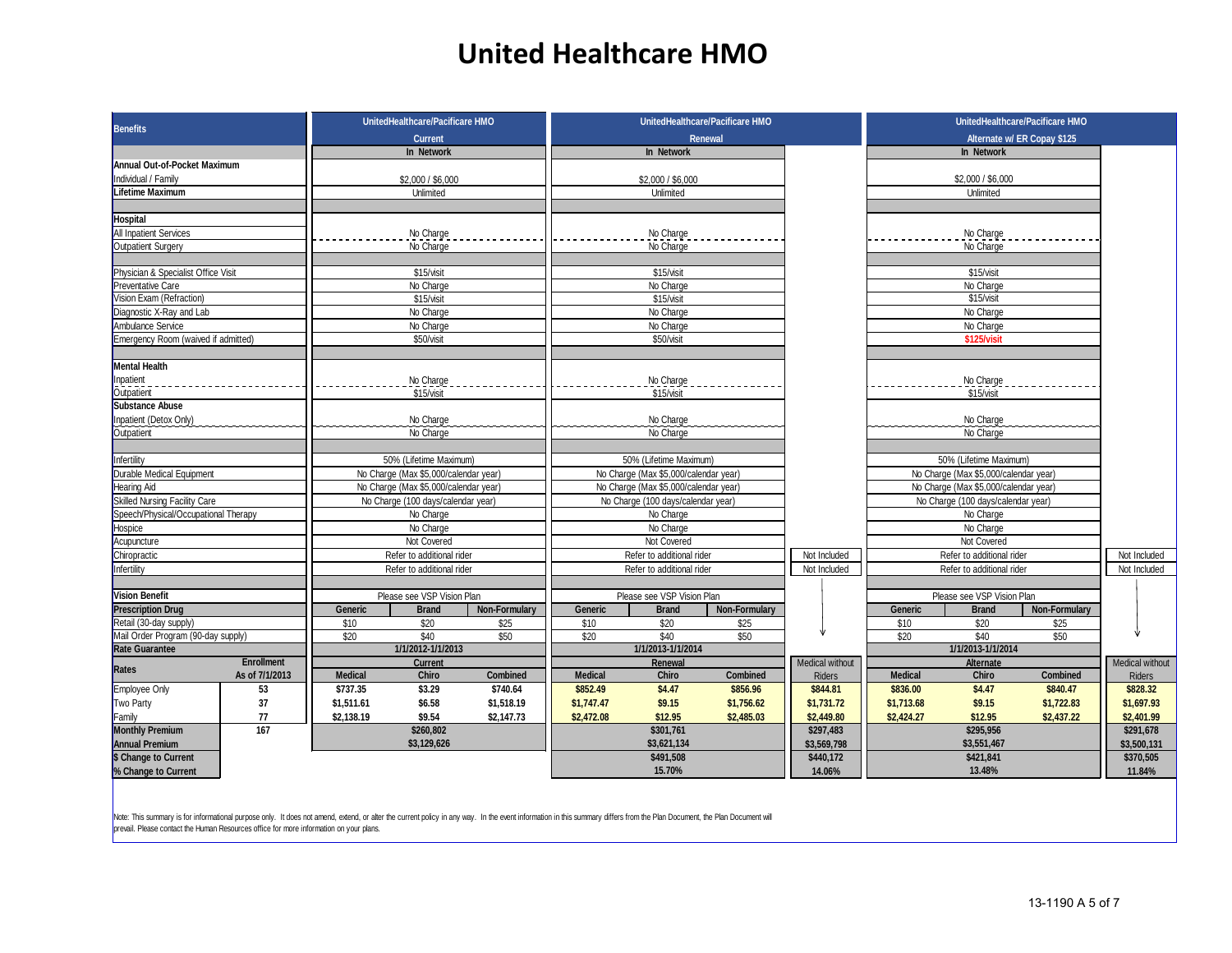## **Delta Dental PPO**

| Benefits                                                |       |                   | Delta Dental (CSAC-EIA) PPO<br><b>Current</b>      |                   | Delta Dental (CSAC-EIA) PPO<br><b>Renewal</b>        |                                                  |
|---------------------------------------------------------|-------|-------------------|----------------------------------------------------|-------------------|------------------------------------------------------|--------------------------------------------------|
|                                                         |       | <b>In-Network</b> | <b>Out-of-Network</b>                              | <b>In-Network</b> | <b>Out-of-Network</b>                                |                                                  |
| <b>Calendar Year Maximum</b>                            |       |                   |                                                    |                   |                                                      |                                                  |
| Per Patient per Calendar Year                           |       | \$1,600           | \$1,500                                            | \$1,600           | \$1,500                                              |                                                  |
| <b>Calendar Year Deductible</b>                         |       |                   |                                                    |                   |                                                      |                                                  |
| Individual / Family                                     |       | \$50 / \$150      | \$50/\$150<br>(Waived for Diagnostic & Preventive) | \$50 / \$150      | \$50 / \$150<br>(Waived for Diagnostic & Preventive) |                                                  |
| <b>Diagnostic &amp; Preventive</b><br>Oral Examinations |       |                   |                                                    |                   |                                                      |                                                  |
|                                                         |       |                   |                                                    |                   |                                                      |                                                  |
| Routine Cleanings                                       |       |                   |                                                    |                   |                                                      |                                                  |
| X-Rays                                                  |       | 100%              | 100%                                               | 100%              | 100%                                                 |                                                  |
| Fluoride Treatment                                      |       |                   |                                                    |                   |                                                      |                                                  |
| Space Maintainers                                       |       |                   |                                                    |                   |                                                      |                                                  |
|                                                         |       |                   |                                                    |                   |                                                      |                                                  |
| Sealants<br>Basic Services<br>Fillings                  |       |                   |                                                    |                   |                                                      |                                                  |
|                                                         |       |                   |                                                    |                   |                                                      |                                                  |
| Root Canals                                             |       | 80%               | 80%                                                | 80%               | 80%                                                  |                                                  |
| Periodontics (Gum Treatment)                            |       |                   |                                                    |                   |                                                      |                                                  |
| Oral Surgery/Extractions<br><b>Major Services</b>       |       |                   |                                                    |                   |                                                      |                                                  |
| Crowns & Cast Restorations                              |       |                   |                                                    |                   |                                                      |                                                  |
| Inlays / Onlays                                         |       | 60%               | 60%                                                | 60%               | 60%                                                  |                                                  |
| <b>Prosthodontics</b>                                   |       |                   |                                                    |                   |                                                      |                                                  |
| Bridges                                                 |       |                   |                                                    |                   |                                                      |                                                  |
| Partial / Full Dentures                                 |       | 60%               | 60%                                                | 60%               | 60%                                                  |                                                  |
| Implants                                                |       |                   |                                                    |                   |                                                      |                                                  |
| <b>Orthodontics<br/>Adult &amp; Child Orthodontics</b>  |       |                   |                                                    |                   |                                                      |                                                  |
|                                                         |       | None              |                                                    |                   | None                                                 |                                                  |
| <b>Dental Accident Benefits</b>                         |       |                   |                                                    |                   |                                                      |                                                  |
| Maximum                                                 |       |                   | None                                               |                   | None                                                 |                                                  |
| Coverage                                                |       |                   | 100% (Must be treated within 90 Days of Accident)  |                   | 100% (Must be treated within 90 Days of Accident)    |                                                  |
|                                                         |       |                   |                                                    |                   |                                                      |                                                  |
| <b>Rate Guarantee</b>                                   |       |                   | 12-Month (7/1/12-6/30/13)                          |                   | 12-Month (7/1/13-6/30/14)                            |                                                  |
| Monthly ASO Fee                                         |       |                   | 7.5% of projected claims PEPM                      |                   | 7.5% of projected claims PEPM                        |                                                  |
| Program Management Fee PEPM                             | 1,152 |                   | \$0.85                                             |                   | \$0.85                                               |                                                  |
| <b>Monthly ASO Fee</b>                                  |       |                   | \$979                                              |                   | \$979                                                |                                                  |
| <b>Recommended Funding Rates</b>                        |       |                   |                                                    |                   |                                                      |                                                  |
| (include ASO Fee)                                       |       |                   | Renewal (1/1/13-12/31/13)                          |                   | Renewal (1/1/14-12/31/14)                            | <b>Change Dependent Eligibility to Voluntary</b> |
| Employee Only                                           | 374   |                   | \$54.28                                            |                   | \$55.69                                              | 63.37                                            |
| Two Party                                               | 348   |                   | \$97.71                                            |                   | \$100.24                                             | 114.07                                           |
| Family                                                  | 430   |                   | \$135.71                                           |                   | \$139.22                                             | 158.43                                           |
| <b>Monthly Premium</b>                                  | 1,152 |                   | \$112,659                                          |                   | \$115,577                                            | \$131,522                                        |
| <b>Annual Premium</b>                                   |       |                   | \$1,351,909                                        |                   | \$1,386,924                                          | \$1,578,260                                      |
| \$ Change to Current                                    |       |                   |                                                    |                   | \$35,014                                             | \$226,350                                        |

Enrollment as of 7/1/2013

Note: This summary is for informational purpose only. It does not amend, extend, or alter the current policy in any way. In the event information in this summary differs from the Plan Document, the Plan Document will prevail. Please contact the Human Resources office for more information on your plans.

**% Change to Current 16.7%**

**2.6%**